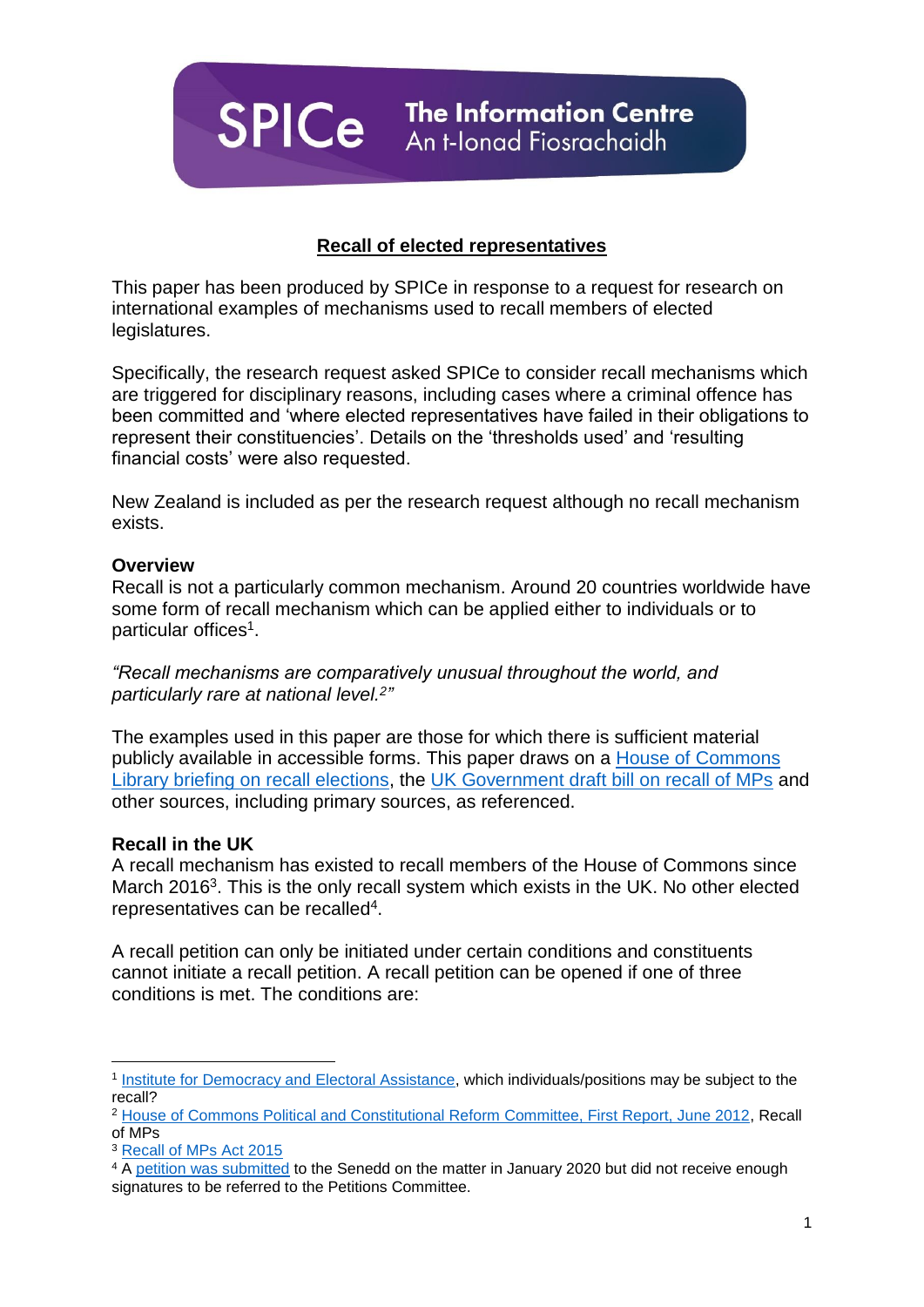

- 1. The MP has, after becoming an MP, been convicted in the United Kingdom of an offence and sentenced or ordered to be imprisoned or detained, and any appeal period has passed without the conviction being overturned.
- 2. Following on from a report from the Committee on Standards in relation to an MP, the House of Commons orders the suspension of the MP from the service of the House for a specified period (at least 10 sitting days, or at least 14 days if sitting days are not specified).
- 3. The MP has, after becoming an MP, been convicted of an offence under section 10 of the Parliamentary Standards Act 2009 (if they provide information which they know to be false or misleading in a material respect in support of a claim for allowances).

It is important to note that if a sitting MP were to be convicted of an offence for which they receive a custodial sentence of more than a year and is detained, they would automatically lose their seat. An MP being remanded in custody similarly does not trigger recall.

Detention under mental health legislation is exempt from the recall provisions.

If one of the three conditions for opening a recall petition is met the Speaker of the House of Commons must give notice to the petition officer (the returning officer for the constituency) in the MP's constituency<sup>5</sup>.

The petition officer is required to send a notice to all eligible voters telling them that a petition is to be opened in their constituency along with opening and closing dates for the petition<sup>6</sup>. If there is more than one signing place for the petition then eligible voters are also told their designated signing place.

A petition is successful if it is signed by 10% of eligible registered electors. The normal conventions for calling a by-election then apply.

At recall elections anyone spending over £500 must register with the Electoral Commission. The spending limit is £10,000.

The UK Government provided an estimate of the cost of a recall petition as between £37,700 and £100,500 with a best estimate of £64,300 when it introduced the draft Recall of MPs Bill<sup>7</sup>.

<sup>1</sup> <sup>5</sup> This does not occur where the MP has already vacated the seat; where the MP is subject to another recall petition, and where polling day for a scheduled general election is within six months.

<sup>6</sup> A petition must be open for six weeks and available to sign Monday to Friday 9am-5pm except bank holidays.

<sup>&</sup>lt;sup>7</sup> [Draft Recall of MPs Bill,](https://assets.publishing.service.gov.uk/government/uploads/system/uploads/attachment_data/file/62227/Recall_of_MPs_Draft_Bill.pdf) Annex G, UK Government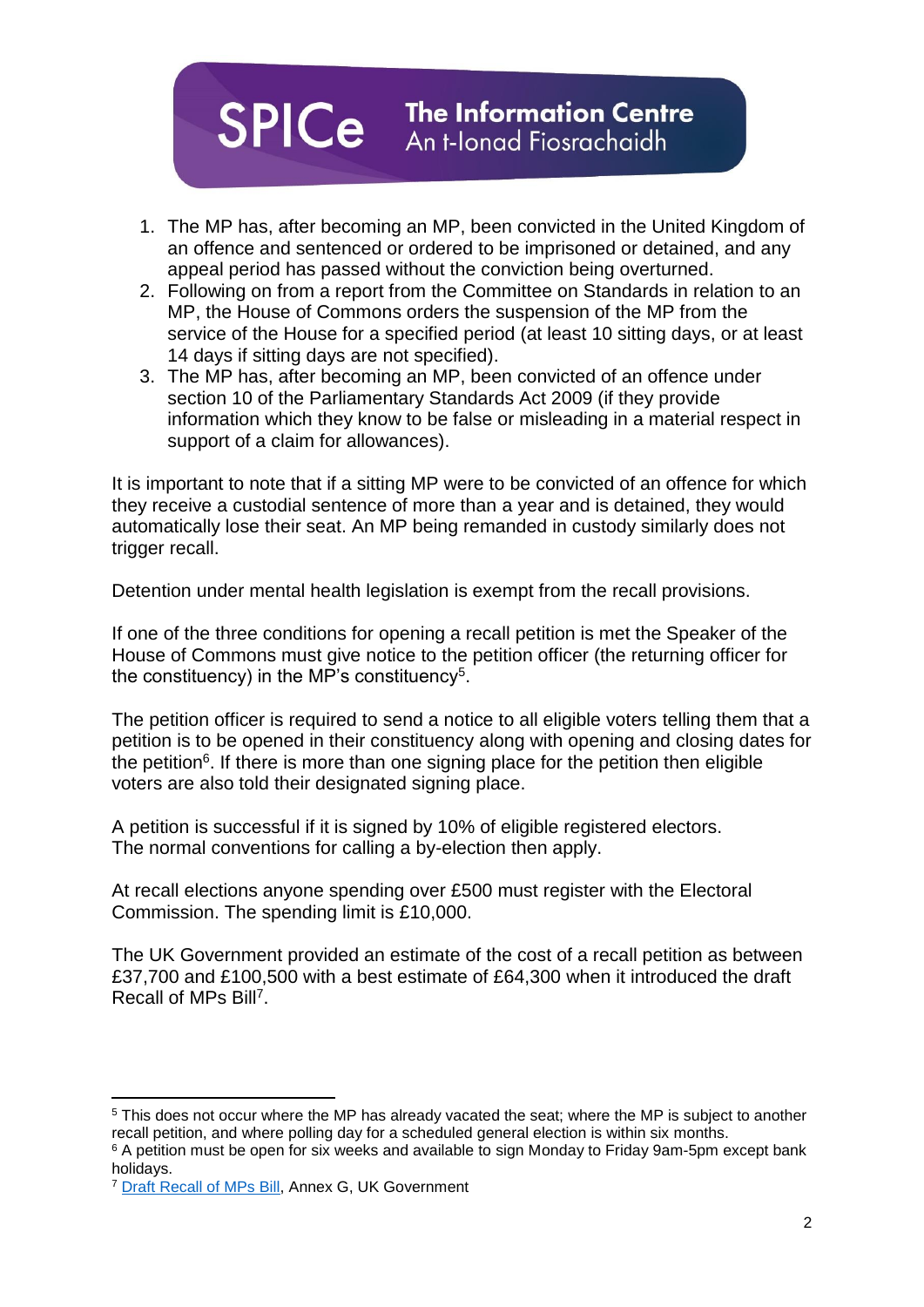

There have been three recall petitions to date. The only one for which the cost is available is the North Antrim recall of 2018 which cost the Electoral Office of Northern Ireland £166,0008.

#### **Canada**

British Columbia is the only province or territory which has a system of recall to remove a Member of the Legislative Assembly (MLA) from office between elections. It was introduced in 1995. Since its introduction there have been 26 petitions, six have been submitted for determination but only one secured the required number of signatures<sup>9</sup>. The Chief Electoral Officer administers the recall petition process according to the rules established in the Recall and [Initiative](http://www.bclaws.ca/EPLibraries/bclaws_new/document/ID/freeside/96398_00) Act.

There is no limit on the grounds for which a recall petition can be initiated, although petitions cannot be initiated within the first 18 months of an MLA being elected whether at a general election or by election and cannot be submitted if there is a general election scheduled within the next six months. Only one election resulting from a successful recall petition can be held in an electoral district between general elections.

The petition organiser must provide a statement of 200 words or fewer to say why they believe the MLA should be removed<sup>10</sup>. The petition organiser or a registered canvasser then collects signatures from other eligible registered voters in their electoral district. Eligible voters are individuals who voted at the last election. A 40% threshold is in place, meaning that 40% of eligible voters in the electoral district must sign the petition.

The Recall and Initiative Act provides for the expense limits at recall elections. An election as a result of a recall is held in accordance with section 35 of the *[Constitution Act](https://www.bclaws.gov.bc.ca/civix/document/id/complete/statreg/96066_01)* - this is a by-election held in accordance with the usual conventions and within 90 days.

In 2018 the Recall and Initiative Act was amended to bring spend at recall elections in line with that at other elections. The Recall and Initiative Amendment Act banned corporate and union donations to recall elections and restricted advertising rules which had had no spending limits during recall elections. The Act also provided that only eligible individuals can make contributions to a maximum of \$1200 per year. An eligible individual is someone who is a resident of British Columbia and a Canadian citizen or permanent resident. Recall advertising sponsors are limited to \$5,000 during a recall petition period.

**.** 

<sup>8</sup> [Recall elections, briefing paper 5089,](https://researchbriefings.files.parliament.uk/documents/SN05089/SN05089.pdf) House of Commons Library, June 2021

<sup>&</sup>lt;sup>9</sup> [Summary of recall petitions,](https://elections.bc.ca/docs/rcl/Summary-of-Recall-Petitions.pdf) Elections BC,

<sup>10</sup> [Recall FAQs,](https://elections.bc.ca/recall-initiative/recall/recall-faqs/) Elections BC,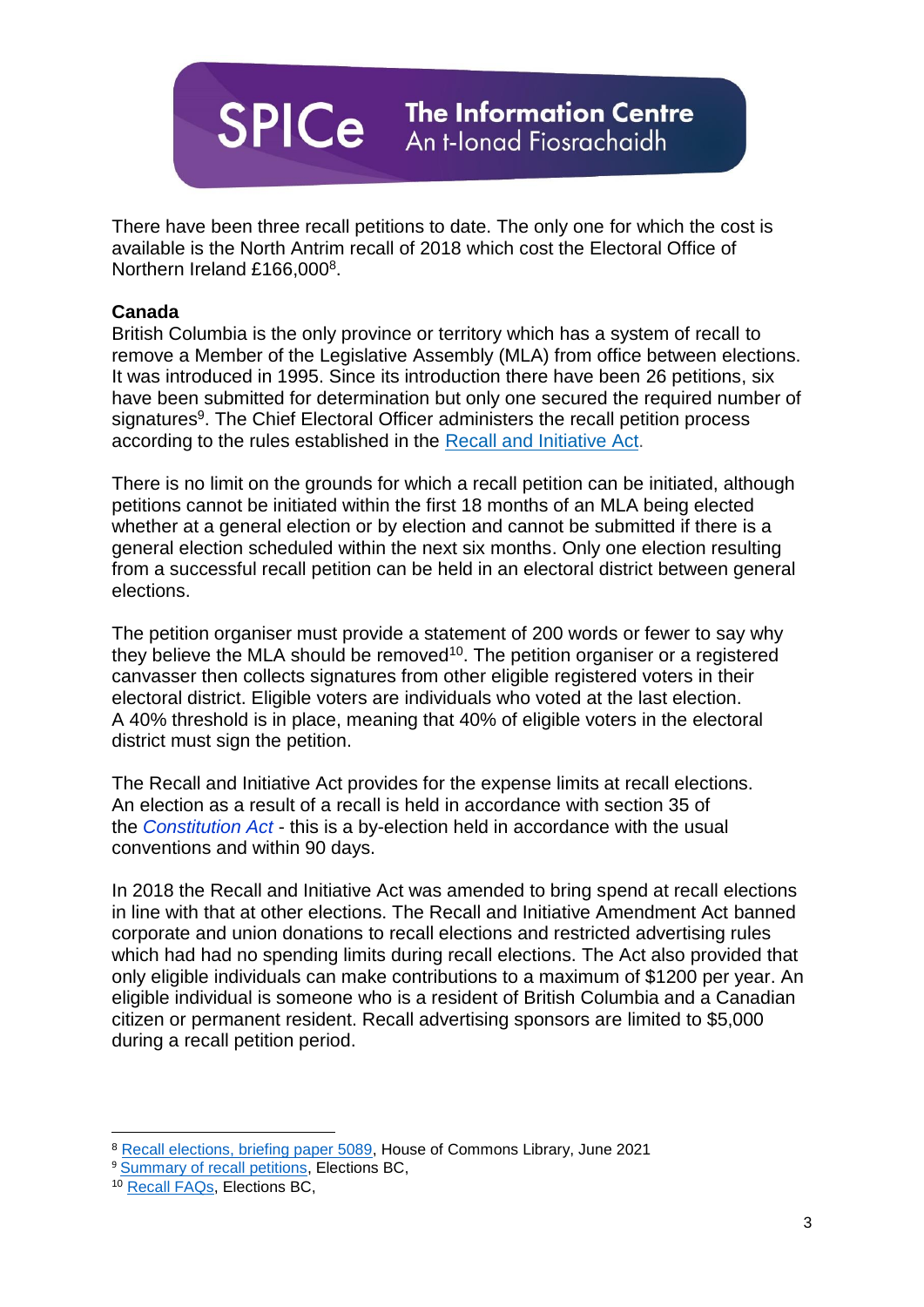

A report by Elections B.C. gave the cost of administering four recall petitions for the fiscal years 2010/11 and 2011/12  $as<sup>11</sup>$ :

- Oak Bay- Gordon Head \$109,460 (\$2.85 per registered voter)
- Comox Valley \$20,503 (\$0.42 per registered voter)
- Kamloops-North Thompson \$25,525 (\$0.67 per registered voter)
- Maple Ridge-Mission \$7986 (\$0.23 per registered voter)

## **Japan**

Recall operates at a local level but not the national level. The Governor and representatives in local parliaments face a recall system under the Local Government Act.

Voters may recall a governor and members of a local parliament if they obtain the requisite number of signatures and additional requirements do not appear to apply. The threshold is generally one third of eligible voters but there are different thresholds for larger electoral areas.

*"Where the total number of voters exceeds 400,000 but is less than 800,000, then one sixth of the number exceeding 400,000 is required. If the total is more than 800,000, then one eight of the excess votes are required. . . . If the total number [of voters] exceeds 400,000 and is 800,000 or less, the total number of required votes is obtained by the sum of one third of 400,000 and one sixth of the number exceeding 400,000. If the total number [of voters] exceeds 800,000, the total number of required votes is obtained by the sum of one third of 400,000, one six of the number exceeding 400,000 [up to 800,000], and one eight of the number exceeding 800,000.<sup>12</sup> "*

If the signatures are properly submitted to the Election Administration Commission then the election for the recall will be held within sixty days.

## **New Zealand**

There is no procedure for recall of an MP in New Zealand. MPs, once elected, are only removed from office for the following reasons<sup>13</sup>:

• a member who fails, without the House's permission, to attend the House for one whole session<sup>14</sup> of Parliament vacates his or her seat

**<sup>.</sup>** <sup>11</sup> [Report of the Chief Electoral Officer on the recall petitions,](https://elections.bc.ca/docs/rpt/2011-CEO-Recall-Report.pdf) November 15 2010-April 30 2011

<sup>12</sup> [National Referendum and popular sovereignty in Japan,](https://scholarlycommons.law.cwsl.edu/cgi/viewcontent.cgi?article=1568&context=cwilj) Yuichiro Tsuji, California Western International Law Journal, 2020

<sup>13</sup> [Parliamentary Practice in New Zealand](https://www.parliament.nz/en/visit-and-learn/how-parliament-works/parliamentary-practice-in-new-zealand/) (chapter 3)

 $14$  Parliamentary terms now tend to have one session which is a maximum of 3 years. In previous parliaments, terms could have several shorter sessions. See [Parliamentary practice in New Zealand,](https://www.parliament.nz/en/visit-and-learn/how-parliament-works/parliamentary-practice-in-new-zealand/chapter-4-members-conditions-of-service/#_ftn86)  [Chapter 4 Members' conditions of service.](https://www.parliament.nz/en/visit-and-learn/how-parliament-works/parliamentary-practice-in-new-zealand/chapter-4-members-conditions-of-service/#_ftn86)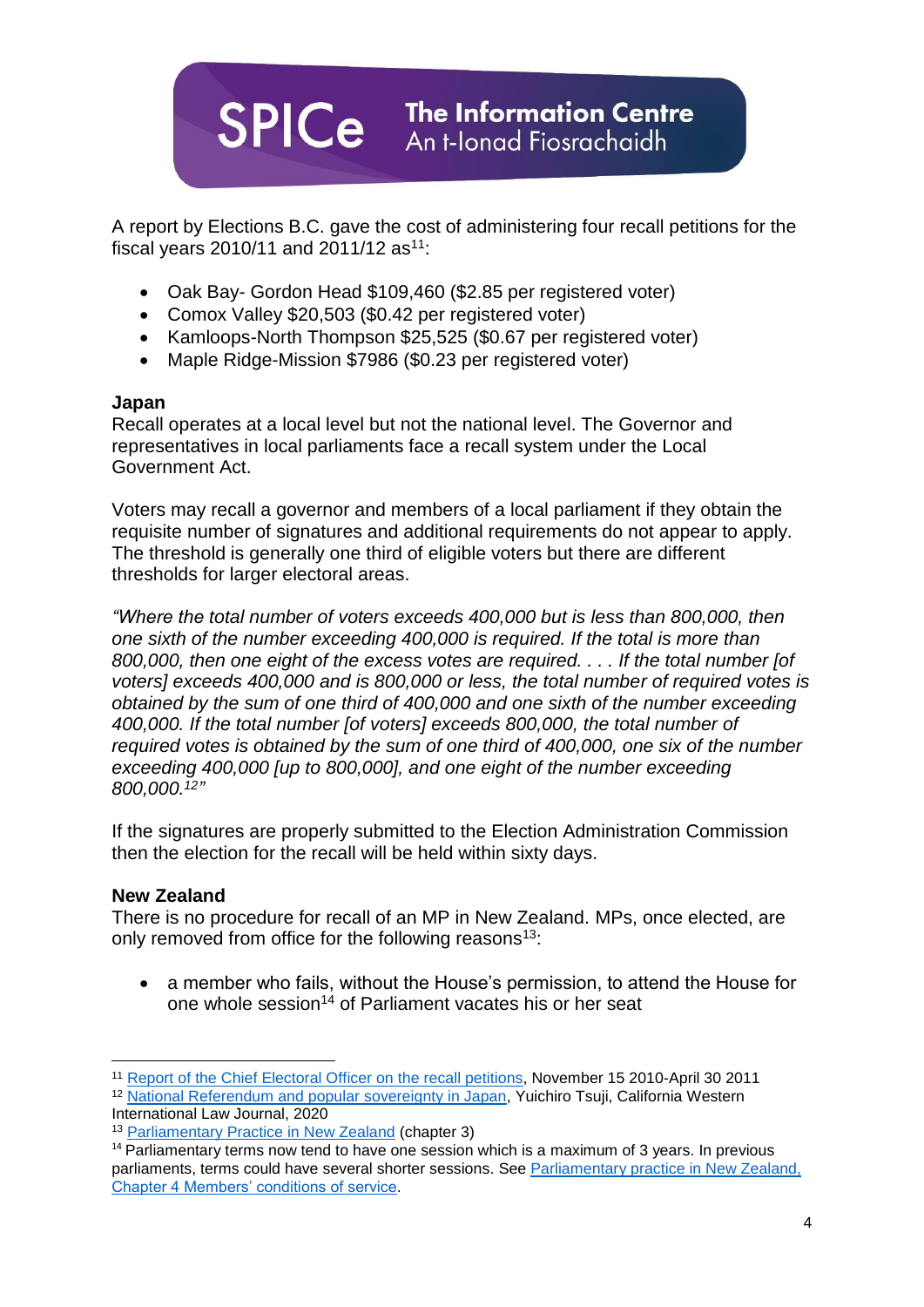

- taking an oath or making a declaration or acknowledgement of allegiance to a foreign State
- ceasing to be a New Zealand citizen
- accepting nomination as, agreeing to be a candidate for election as, or agreeing to appointment as a member of Parliament of any other country
- conviction of an offence punishable by imprisonment for a term of two years or more
- conviction of a corrupt electoral practice
- becoming a public servant
- resigning the seat by signing a written notice addressed and delivered to the Speaker
- becoming mentally disordered
- death

In August 2020 the Taxpayer's Union in New Zealand called for parties to include a [recall option](https://www.taxpayers.org.nz/recall_paper) for local elections in their manifestos.

## **Switzerland**

Switzerland's right to recall is one of the longest standing (introduced in Bern in 1846). It does not, however, allow for the recall of individuals but rather institutions.

Recall at a federal level does not exist. Six (Bern, Schaffhausen, Solothurn, Thurgau, Uri and Ticino) of the 26 cantons do, however, allow for recall. The mechanism is generally used against canton parliaments but a canton executive can also be recalled.

A threshold of between 2% and 30% of the electorate is required. A successful recall triggers new elections.

Only a dozen recalls have been initiated since 1846. It has been successful on one occasion in 1862 in the canton of Aargau. The most recent examples are at Canton level in Ticino in 2008 and at municipal level in Bellinzona in 2015.

## **USA**

**.** 

19 states allow for recall of state officials<sup>16</sup>. The exact provisions depend on state law although all but two states allow for the recall of members of the legislature.

The grounds for state recall are restricted in eight states. In remaining states voters can initiate a recall for any reason. Threshold varies but is generally between 15% and 40% of registered voters<sup>17</sup>.

<sup>15</sup> [Total Recall Swiss Style,](https://www.democracy.community/stories/total-recall-swiss-style) Bruno Kaufmann, International Democracy Community, 2016

<sup>16</sup> [Ballotpedia,](https://ballotpedia.org/Laws_governing_recall) Laws Governing Recall

<sup>&</sup>lt;sup>17</sup> [Recall of local officials,](https://www.ncsl.org/research/elections-and-campaigns/recall-of-local-officials.aspx) National Conference of State Legislatures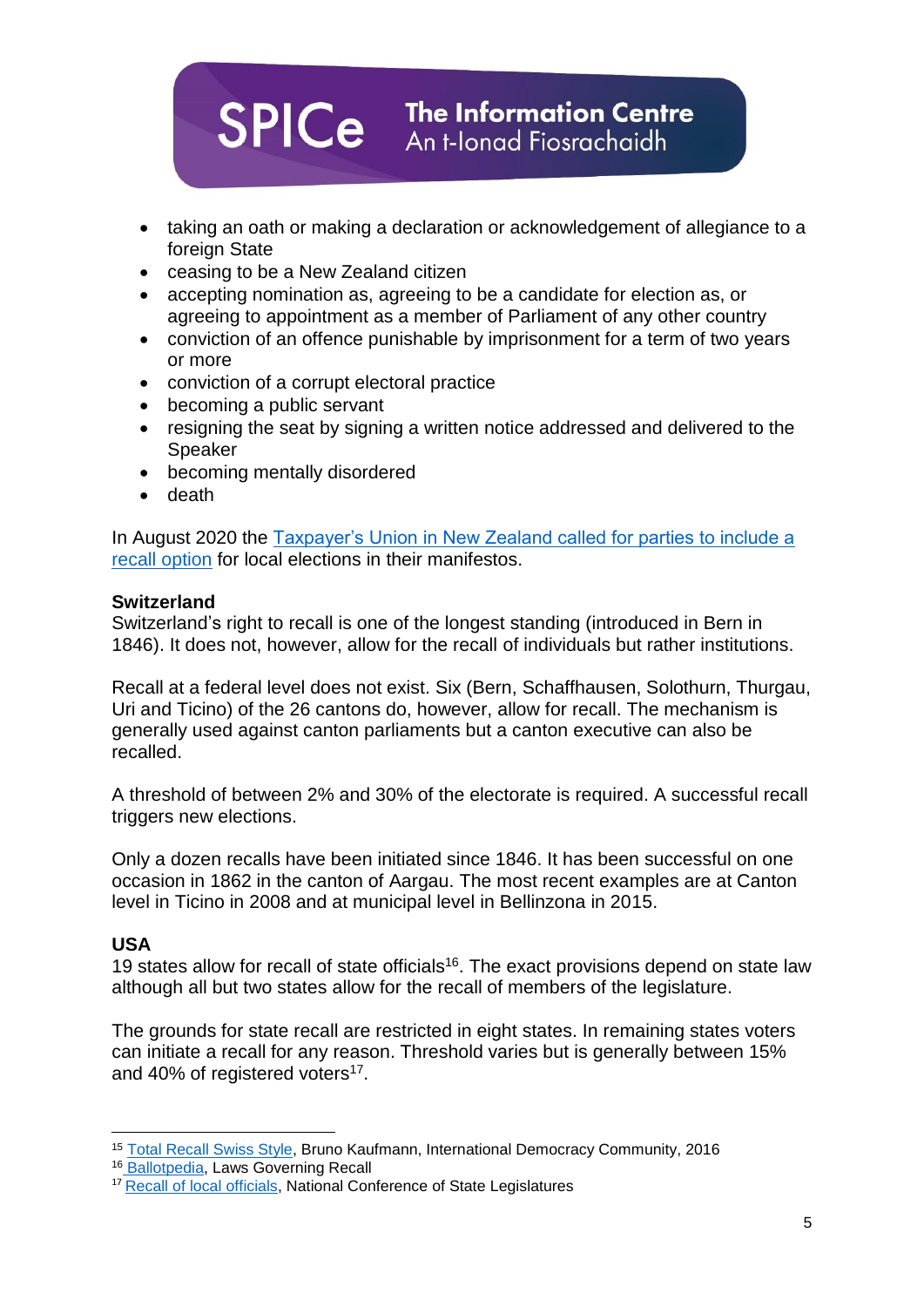

The state of Alaska is considered below.

#### **State of Alaska**

The constitution of Alaska provides for recall and sets out the process to be followed<sup>18</sup>.

The grounds for recall are lack of fitness, incompetence, neglect of duties or incompetence. An application for recall cannot be made in the first 120 days of office.

An application is filed with the director of elections. The application for recall must state the grounds for recall described in 200 words or fewer.

The application must be signed by 10% of those who voted in the preceding general election in the state, senate or house district of the official subject to recall. These 100 electors are known as sponsors. A \$100 deposit is also required with the application. Three sponsors also serve at the petition committee.

If the application is made correctly then it is certified. If it is rejected the petition committee is made aware of the reasons for rejection.

Where an application is certified, petition booklets are prepared by the Director of Elections for circulation throughout the state or district of the official subject to the petition.

The recall committee collects signatures of qualified voters in the state or district. The threshold is set at 25% of those who voted in the preceding general election. The petition can run for up to 180 days prior to the termination of the official's terms of office.

Once signatures have been verified, the Director of Elections notifies the recall committee is the petition was properly or improperly filed. This happens within 30 days of filing.

If the threshold has been reached a special election is held. Unless specifically provided otherwise, special elections are conducted in line with the provisions for the conduct of a general election<sup>19</sup>.

A statement of costs is produced by the Elections Division for certification of the recall petition and any subsequent election. The high profile application to recall Governor Dunleavy which started in 2019 was anticipated to cost \$102,348 if no election was required as a result. An estimate of election costs was \$1.8 million<sup>20</sup>.

**.** 

<sup>18</sup> [Constitution of Alaska,](https://ltgov.alaska.gov/information/alaskas-constitution/) Article XI

<sup>&</sup>lt;sup>19</sup> [Public Information Pack on Recall of a State Official,](https://www.elections.alaska.gov/doc/forms/H31.pdf) Elections Alaska

<sup>&</sup>lt;sup>20</sup> [Statement of Costs,](https://www.elections.alaska.gov/doc/petitions/Recall%20Statement%20of%20Costs.pdf) recall application Governor Dunleavy, September 2019